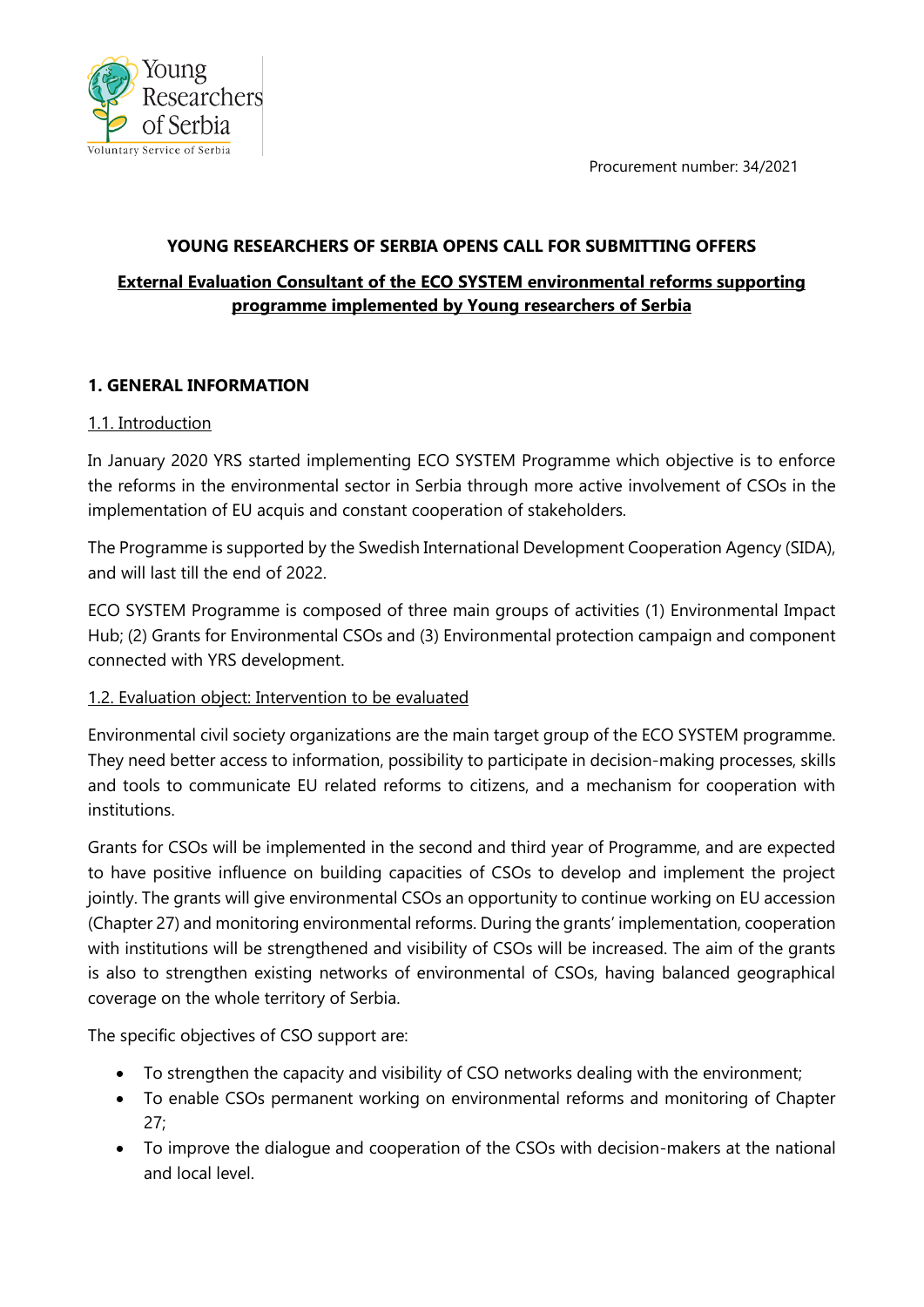

The overall indicative amount made available for two-years Programme is EUR 666,000.00.

Additional information about the Eco system programme is on [www.ekosistem.mis.org.rs](http://www.ekosistem.mis.org.rs/)

#### 1.3. Evaluation rationale

The external evaluation will serve to YRS to get deeper insight in changes achieved in environmental CSO sector in Serbia during implementation of granted projects and to plan further support to CSOs.

As part of its contract with Sida, the YRS commissions external evaluation services to be performed throughout the second and third year of the Programme's implementation.

# Terms of Reference for External Evaluation Consultant

# **2. THE ASSIGMENT**

## 2.1. Evaluation objectives and coordination

Objectives of the evaluation are:

- a) Assessment of progress made towards the achievement of results at the outcome and output levels;
- b) Determination if the results contribute to the Ecosystem Programme's overall goals;
- c) Identification of the important lessons learned in order to understand what has and what has not worked as a guide for future planning.

This evaluation is to be coordinated with the YRS's monitoring of grants and with monitoring of gender mainstreaming. The grant coordinator from YRS, gender experts and the evaluator will compare actual performance with planned performance and suggest corrective action to produce the desired outcome if significant differences exist.

# 2.2. Financial and human resources

The allocation for External Evaluation Consultant is 9120,00 EUR with value added tax (VAT), which is to cover 10 working days in 2021 and 47 working days in 2022 for fieldwork with representatives of CSO-grantees and for preparatory desk study and reporting. There is no a separate budget for covering the travel-related expenses of the evaluator.

Cooperation between the YRS and selected External Evaluation Consultant in the third year of the implementation of the Ecosystem Programme depends on future allocations by Sida, therefore External Evaluation Consultant will be contracted for the second project year, which ends on 31<sup>st</sup> December 2021.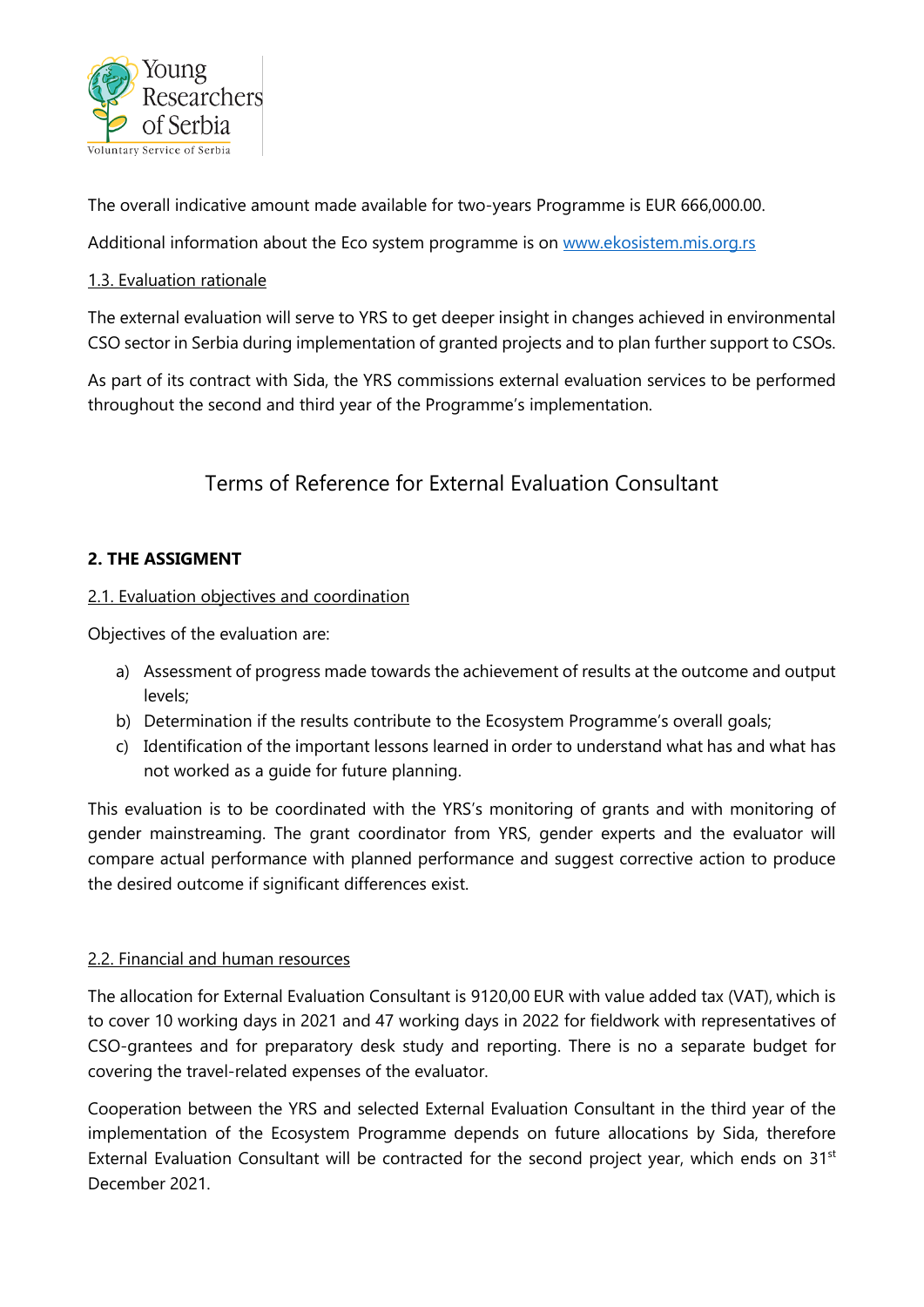

#### 2.3. Language, time schedule and deliverables

Working language is Serbian, while reporting language is in Serbian and English.

A near-end (short-term) results' evaluation of granted CSOs' projects of the Ecosystem Programme, is to be carried out from December 2021 to February 2022. The Report should be used as an input for the continuation of CSOs' support and feed into the Sida-YRS annual review meeting in order to strengthen the basis for possible Programme adjustments.

In the third programme year, from November 2022 to February 2023 an ex-post short evaluation of granted CSOs' projects and long-term results' evaluation from all two rounds.

This final evaluation should be undertaken in cooperation with the YRS grant coordinator and lead to the formulation of general lessons and good practices, useful for the Serbian environmental CSOcommunity within the framework of EU negotiations and Chapter 27.

#### 2.4. Evaluation approach and methods

The evaluations will focus on the results (effectiveness and likely impact) of the Ecosystem Programme partners' (grantee) projects, with special emphasis on:

- CSOs accomplishment of stated objectives and results of the projects supported by the Ecosystem Programme in general;
- Assessment of contribution of CSOs' projects result to Ecosystem Programme's objectives;
- An overall independent assessment of the CSOs projects performance;
- Their involvement in and promotion of the EU related environmental reforms;
- Their cooperation with local communities and authorities;
- Visibility of CSOs in local communities;
- Identification of key lessons and good practice;
- Influence of the CSO's projects on the networks strengthening;
- Lasting benefits and sustainability of CSO projects measured by improved policy frame and structures that can independently carry on the project results.

Moreover, the evaluation shall include gender equality aspects of supported CSO projects. This component should be prepared in cooperation with gender experts and shall include:

- Gender representation within CSOs and their funded projects;
- Gender related capacity development initiated by the Ecosystem Programme;
- Gender sensitive budgeting etc.

In addition, the evaluation may bring up other relevant findings, and particularly in the final evaluation, issues related to grant project relevance and efficiency will be important for the formulation of lessons learned.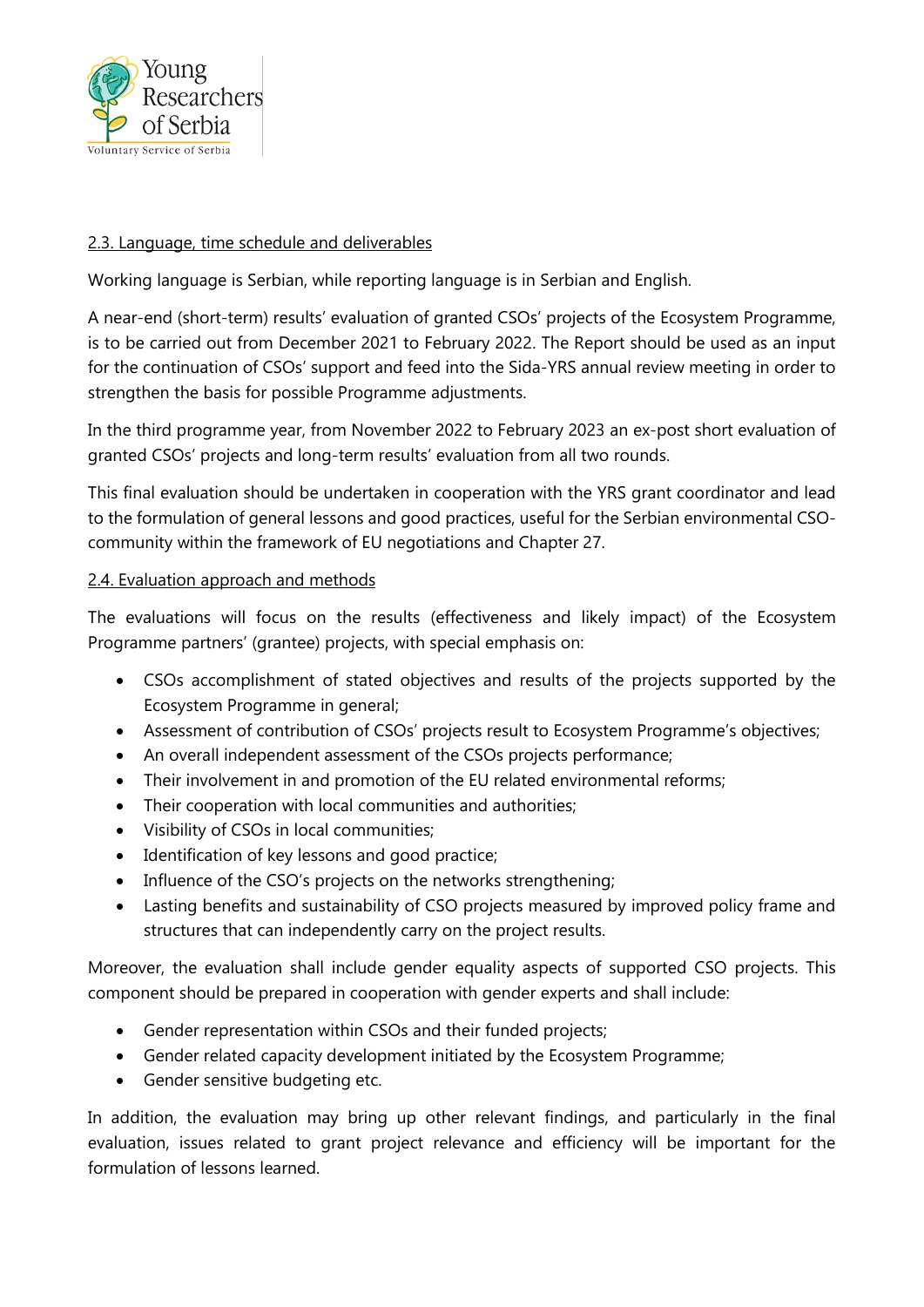

#### **Methodology**

Evaluation shall conform to OECD/DAC's Quality Standards for Development Evaluation. The evaluators shall use the Sida OECD/DAC Glossary of Key Terms in Evaluation.

Evaluations should be utilisation-focused, and shall be designed, conducted and reported to meet the needs of YRS, Sida and environmental CSO community in Serbia.

Type of evaluation required:

External evaluation

Possible methods for data collection would include:

- Document review;
- Interviews with stakeholders:
- Collection of case stories;
- Participatory approach during data collection;
- Other.

#### 2.5. Deliverables

Deliverables are two Reports covering the:

- 1st round of grants (February 2022);
- Final evaluation including  $2^{nd}$  round of grants in cooperation with the grant coordinator and gender experts (February 2023)

Assignment of the External Evaluation Consultant in the third project year will be separately contracted.

#### 2.6. Evaluator's qualifications

The evaluator should have the following skills:

- University degree in social science or similar;
- Extensive and advanced evaluation skills and experience in project monitoring and evaluation (at least 5 years of general working experience);
- Familiar with OECD/DAC's Quality Standards for Development Evaluation and the Sida OECD/DAC Glossary of Key Terms in Evaluation;
- Familiar with participative and qualitative evaluation;
- Experience in project management
- Familiar with participatory and partnership approaches, empowerment and capacity building strategies;
- Advanced knowledge of English and Serbian language;
- Proficiency in writing reports;
- In-depth understanding of the environmental protection context in Serbia.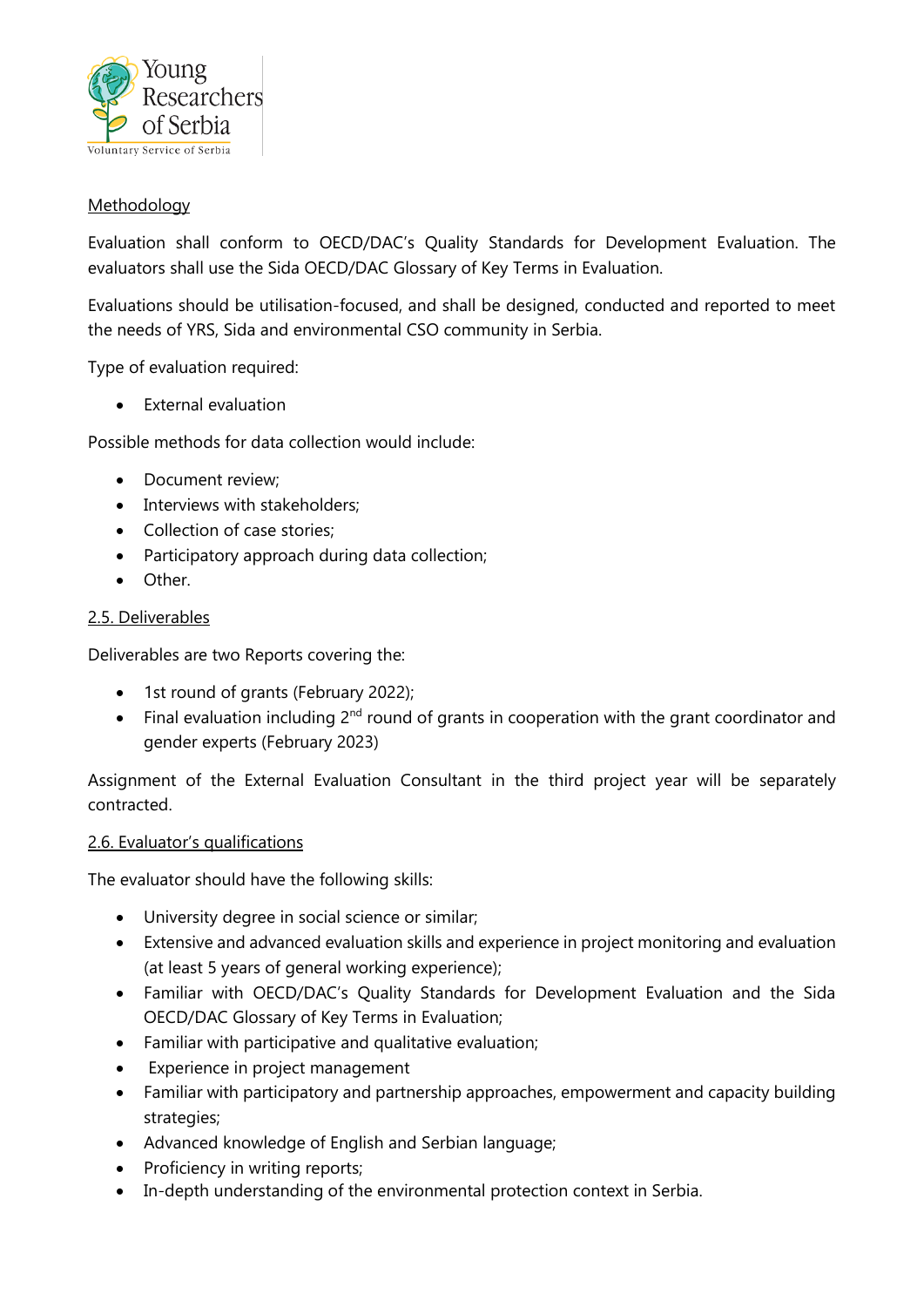

# **3. ANNEXES**

3.1. Annex A: Ecosystem programme description

3.2. Annex B: Guidelines for Applicants – Ecosystem support for environmental CSO networks

## **4. APPLICATION PROCEDURE**

#### **The offer must contain the following elements:**

- Up to date Biography.
- Offer price per day expressed in dinars or euros currency.

Important notes: Price offer per working day includes all taxes. There is no a separate budget for covering the travel-related expenses of the evaluator.

If the price offer per working day is expressed in EUR for the purpose of payments set amount will be calculated in RSD at exchange rate defined by the commercial bank on the day of the foreign currency sale made by the YRS.

In case the bidder is an agency, the offer must be signed by the bidder and be on memorandum. In case the bidder is a natural person, the offer must be signed.

Submission of the offer and deadline:

- The bidder is responsible for providing a complete offer, in accordance with all requirements stated in this call;
- The bidder may submit only one offer;
- The offer and following documentation shall be submitted in writing, by post or in personal, with the note "Offer for procurement within the project Eco system" and "Do not open before the official opening by the Committee for the selection of bidders" on the front of the envelope;
- On the back of the envelope it is necessary to indicate: name, address and contact of the bidder;
- The contact person regarding this procurement is Tijana Ljubenović, [tijana@mis.org.rs,](mailto:tijana@mis.org.rs) all questions regarding the procurement can be asked only in writing.

#### **Deadline for receiving offers is 01 December 2021 till 5:00 PM to the following address:**

Mladi istraživači Srbije (Tijana Ljubenović) Bulevar umetnosti 27 11150 Beograd